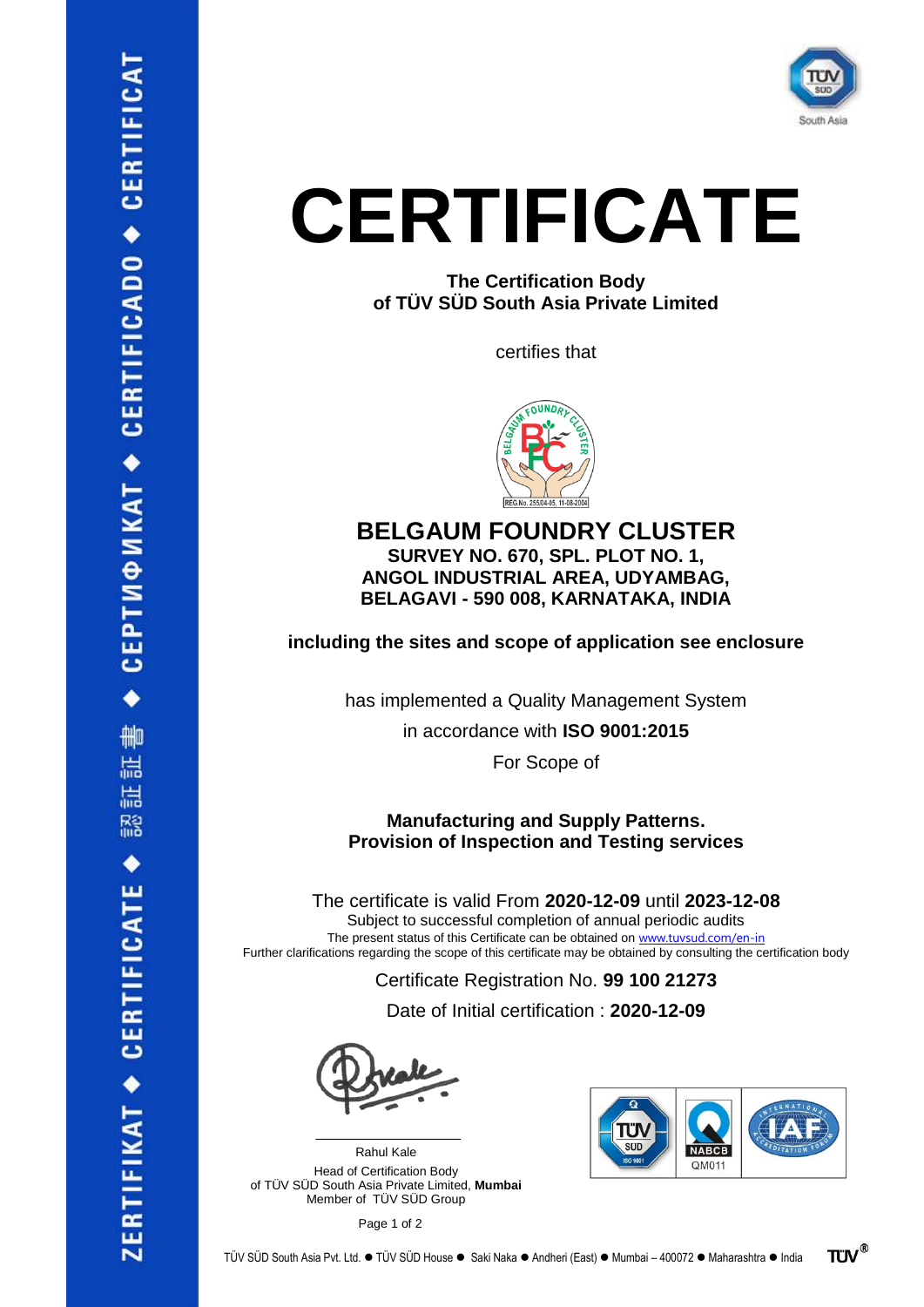

### **Enclosure of Certificate No.: 99 100 21273**

| <b>Sites</b>                                                                                                                                   | Scope of application                                                               |
|------------------------------------------------------------------------------------------------------------------------------------------------|------------------------------------------------------------------------------------|
| <b>BELGAUM FOUNDRY CLUSTER</b><br>SURVEY NO. 670, SPL. PLOT NO. 1,<br>ANGOL INDUSTRIAL AREA, UDYAMBAG,<br>BELAGAVI - 590 008, KARNATAKA, INDIA | Manufacturing and Supply Patterns.<br>Provision of Inspection and Testing services |
| <b>BELGAUM FOUNDRY CLUSTER - UNIT II</b><br>SY.NO. 50/2, AT POST SANTIBASTWAD,<br>TAL & DIST BELAGAVI - 590 014,<br>KARNATAKA. INDIA           | Supply of Reclaimed Sand                                                           |

\_\_\_\_\_\_\_\_\_\_\_\_\_\_\_\_\_\_\_\_\_\_\_\_\_

Rahul Kale Head of Certification Body of TÜV SÜD South Asia Private Limited, **Mumbai** Member of TÜV SÜD Group

Page 2 of 2

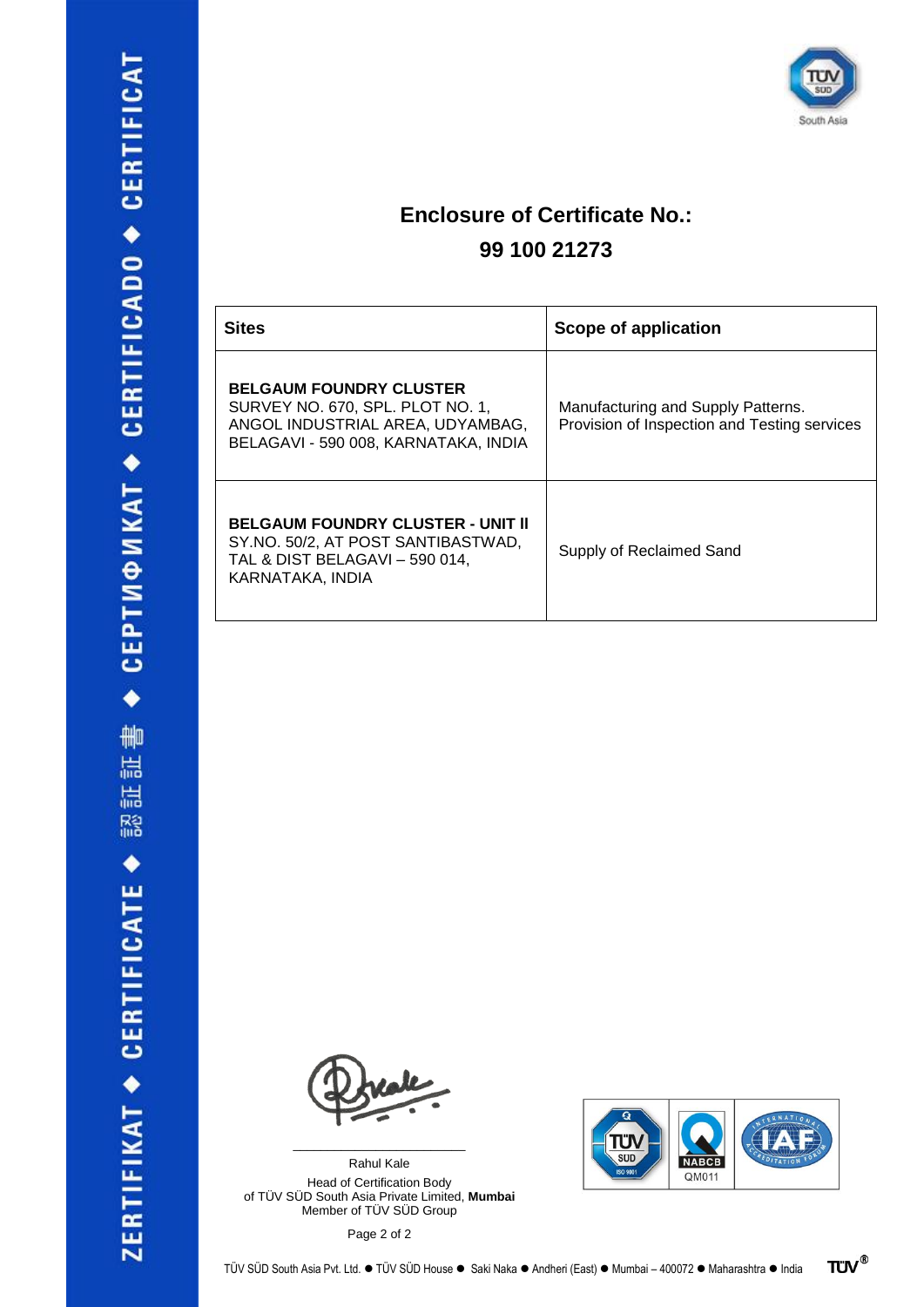

## **CERTIFICATE**

#### **The Certification Body of TÜV SÜD South Asia Private Limited**

certifies that



### **BELGAUM FOUNDRY CLUSTER SURVEY NO. 670, SPL. PLOT NO. 1, ANGOL INDUSTRIAL AREA, UDYAMBAG, BELAGAVI - 590 008, KARNATAKA, INDIA**

has implemented a Quality Management System

in accordance with **ISO 9001:2015**

For Scope of

#### **Manufacturing and Supply Patterns. Provision of Inspection and Testing services**

The certificate is valid in conjunction with the main certificate From **2020-12-09** until **2023-12-08** Subject to successful completion of annual periodic audits The present status of this Certificate can be obtained on [www.tuvsud.com/en-in](https://www.tuvsud.com/en-in) Further clarifications regarding the scope of this certificate may be obtained by consulting the certification body

Certificate Registration No. **99 100 21273/01**

Date of Initial certification : **2020-12-09**

Rahul Kale Head of Certification Body of TÜV SÜD South Asia Private Limited, **Mumbai** Member of TÜV SÜD Group

 $\mathcal{L}$  , and the set of the set of the set of the set of the set of the set of the set of the set of the set of the set of the set of the set of the set of the set of the set of the set of the set of the set of the set



 $TUV^{\circledast}$